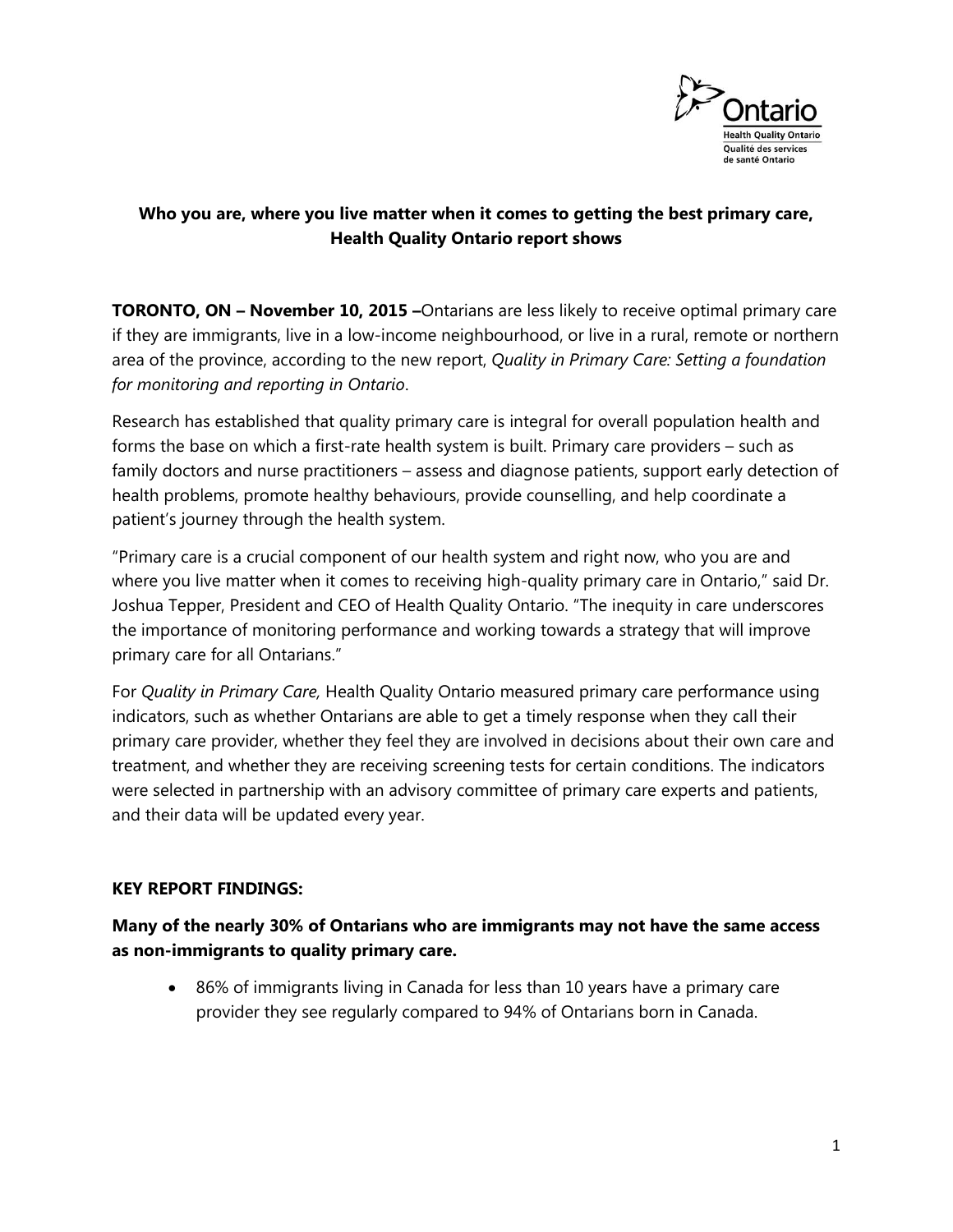

- 78% of immigrants in Canada less than 10 years and 82% of immigrants in Canada 10 years or more say their primary care provider always or often involves them in decisions about their care and treatment. Among Ontarians born in Canada, 88% say they are involved.
- 65% of established immigrants have had their medications reviewed within the previous year, compared to 71% of Ontarians born in Canada.

## **Ontarians from lower-income groups are sometimes not receiving evidence-based primary care, even though there have been improvements for Ontarians as a whole.**

- 50% of people aged 50 to 74 living in the lowest-income urban neighbourhoods are overdue for colorectal cancer screening, compared to 35% in the highest-income neighbourhoods.
- 15% of recently-hospitalized people in the lowest-income neighbourhoods are back in hospital within 30 days, compared to 12% of people in the highest-income neighbourhoods. While most readmissions are not avoidable, variations in this rate may point to missed opportunities in care coordination with primary care or other parts of the system after a hospital stay.

**Many Ontarians can't get same or next-day access to their primary care provider when they are sick, especially those living in rural, northern or remote areas, (many of whom are also not receiving the best evidence-based, coordinated primary care).**

> While 94% of Ontarians aged 16 or older say they have a primary care provider, only 44% of Ontarians report having access to same-day or next-day appointments with their primary care provider when they are ill. When compared internationally, Ontario's performance on this indicator is worse than that of 10 countries of similar social and economic status, (Australia, France, Germany, the Netherlands, New Zealand, Norway, Sweden, Switzerland, the United Kingdom and the United States).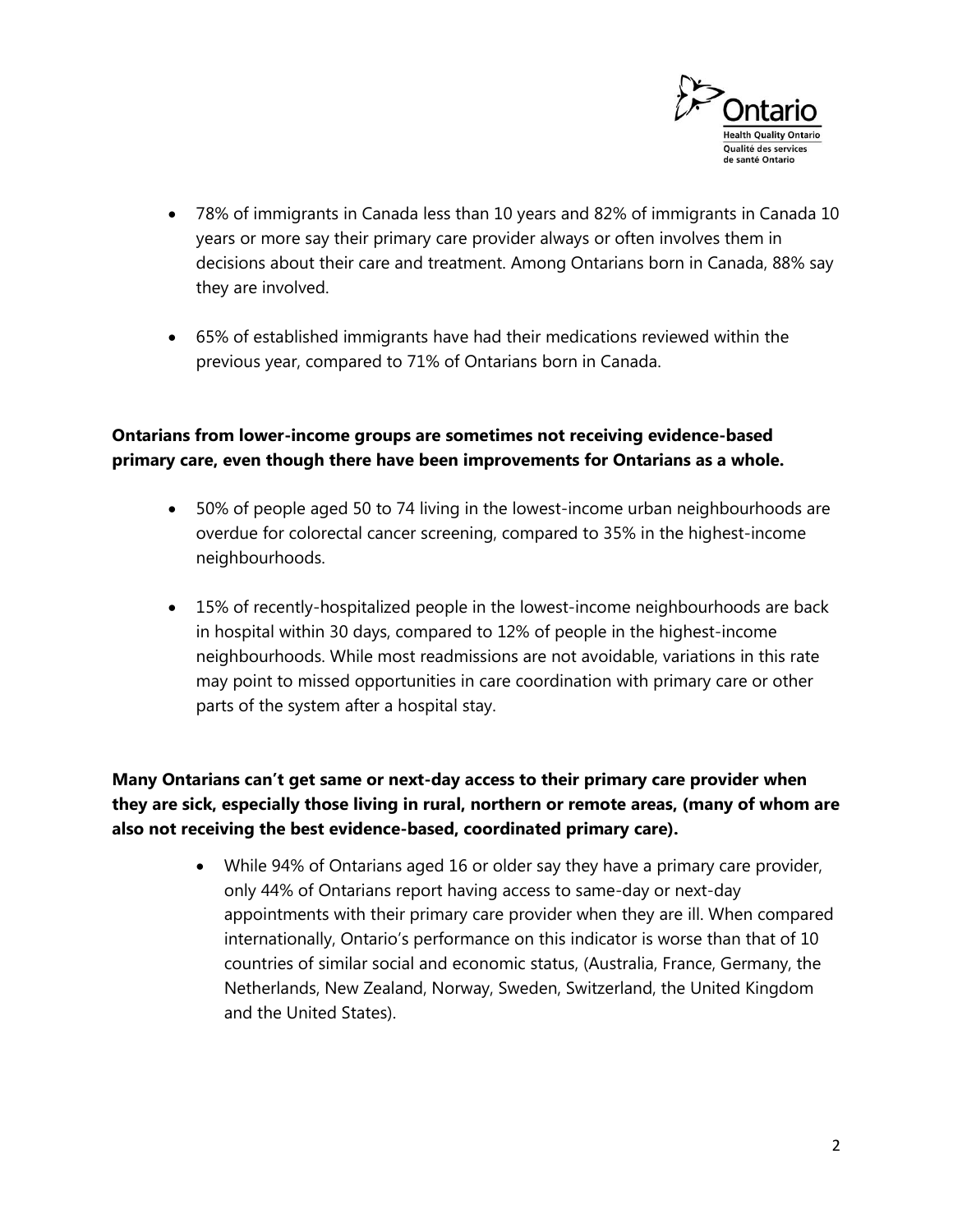

- 28% of residents living in the area covered by Ontario's North West Local Health Integration Network (LHIN) are able to see their primary care provider on the same or next day when sick. The North West LHIN includes roughly the western half of the province north of Lake Superior.
- In rural areas, 35% of people are able to see their primary care provider on the same or next day when sick, compared to 46% in urban settings.
- After being hospitalized for conditions such as lung disease or heart problems, 22% of patients in the North East LHIN, which covers roughly the eastern half of the province north of Parry Sound, had a follow-up visit with a primary care doctor within seven days of discharge, compared to 38% in the Central West LHIN just northwest of Toronto.
- Although there has been improvement in screening for colorectal cancer overall (in 2013, 42% of Ontarians were overdue for screening, compared to 46% in 2010), more people in northern regions of Ontario are overdue for colorectal cancer screening than in the rest of the province. For example, in the North West LHIN, 46% of people aged 50 to 74 are overdue for screening, compared to 37% in North Simcoe Muskoka. In addition, 45% of people in very remote areas and 43% in remote areas are overdue for colorectal cancer screening, compared to 41% in urban areas.

*Quality in Primary Care* is the first report featuring Health Quality Ontario's new primary care performance measures and is the most comprehensive view of this sector undertaken so far. It builds on the six primary care measures that appear in the *Common Quality Agenda*, a set of indicators developed with experts across the province, to see how the quality of care is changing in Ontario — how each local health integration network region is performing, and how our province compares with the rest of Canada and other countries. *Quality in Primary Care* provides us with more information about the quality of primary care in Ontario.

The selection of the indicators in this report used to measure performance was the culmination of many years of work by the Primary Care Performance Measurement Advisory Committee, a group of dedicated health system partners and patients with extensive experience and expertise in primary care.